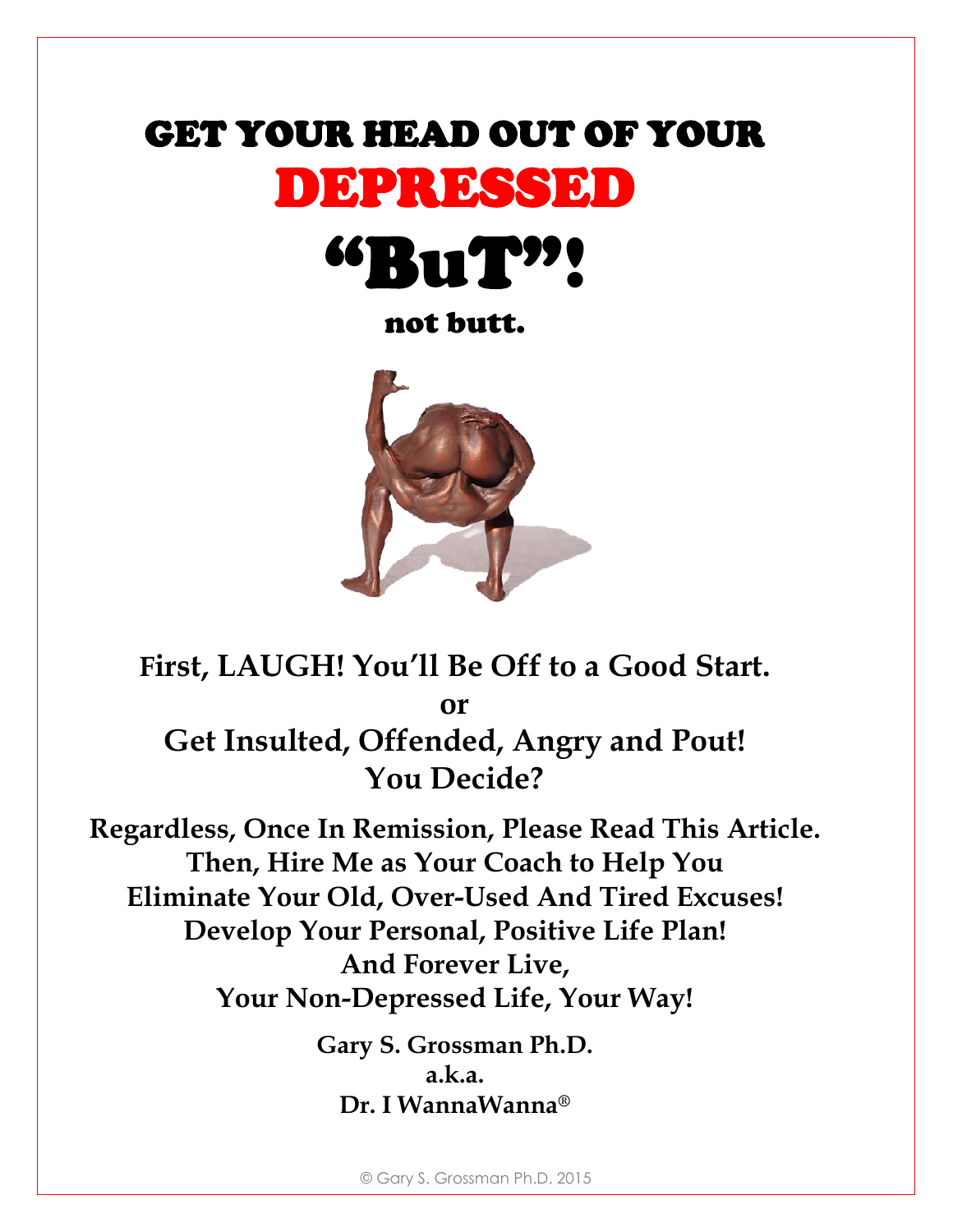Copyright © 2015 by Gary S. Grossman Ph.D. a.k.a. Dr. I WannaWanna®.

All rights reserved.

No part of this publication may be reproduced, distributed, or transmitted in any form or by any means, including photocopying, recording, or other electronic or mechanical methods, without the prior written permission of the author.

Printed in the United States of America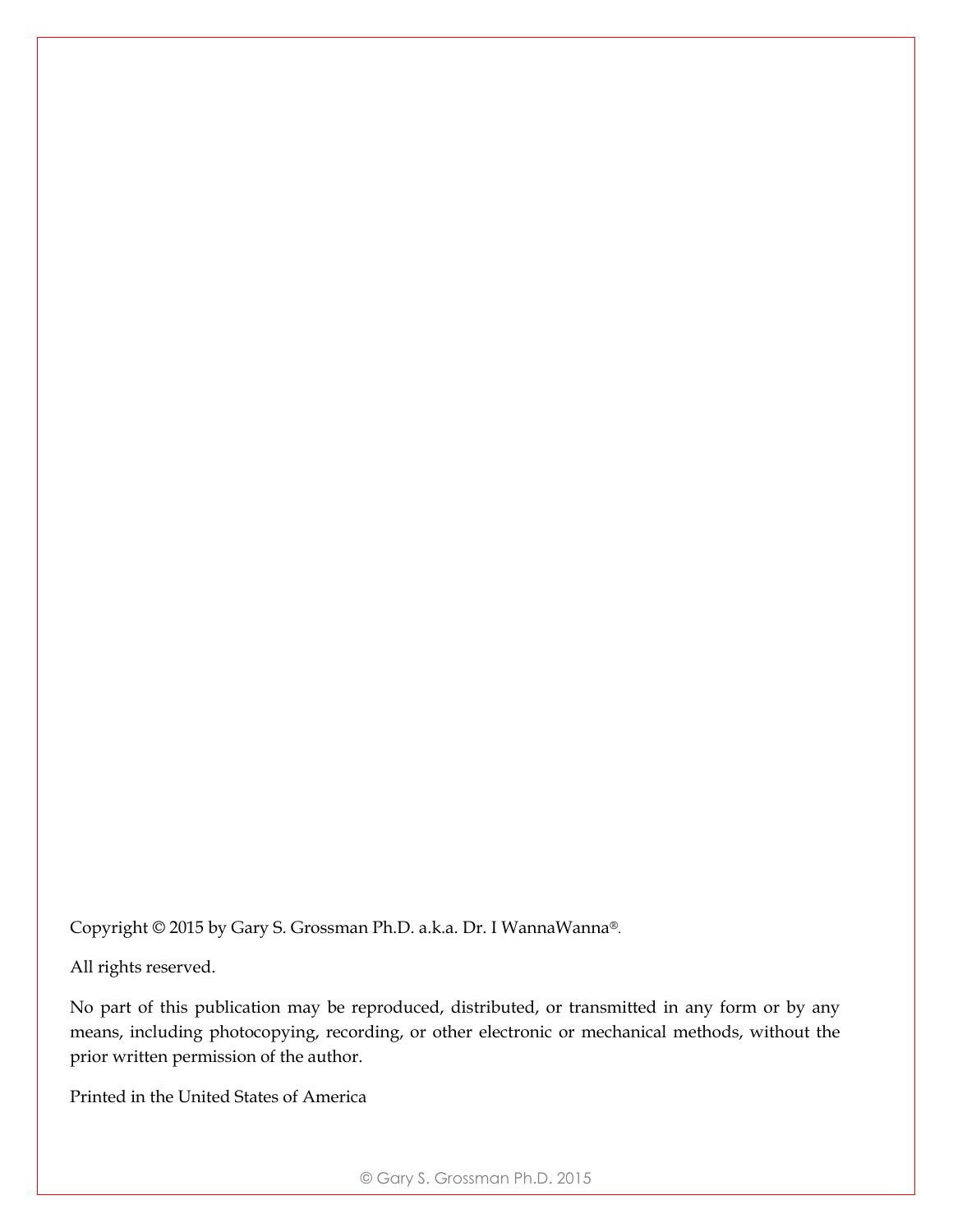# **I Need A Healthy Joyful "Me" Most: Now and Forever! So Do You!**

About twenty five years ago, I lost much of what was important to me to major depression and burnout! Thankfully that has changed dramatically.

I am a recovering depressed burnout and workaholic who gained most from work and lost most to work. I was a machine, who couldn't stop. I was afraid to stop, also knowing I could no longer continue.

After my major depression, guilt and shame came more depression, guilt and shame, more self pity and self-flagellation. I couldn't work. I wouldn't work. I had to punish myself for my mistakes and imperfections. I eventually achieved total burnout: no business with full integrity.

*"It is not the weight of the load that brings you down, it is how you carry it."* -Lena Horne

**In 1994, I was burned out, majorly depressed and Fat.**

**232 lbs, 54 lbs above my normal weight, eating a 2.2 lb tub of tiramisu a day and judiciously watching the OJ trial, as if it had relevance in my life.**

**We both know it didn't!**

**"You should be ashamed of yourself!" said my mother.**

**I was!**

**"You look like a Fat Ugly woman"! said my 10 year old daughter.**

**I did!**

**That's what I call hitting bottom, on my Fat bottom.**

**Now WHAT? I pondered.**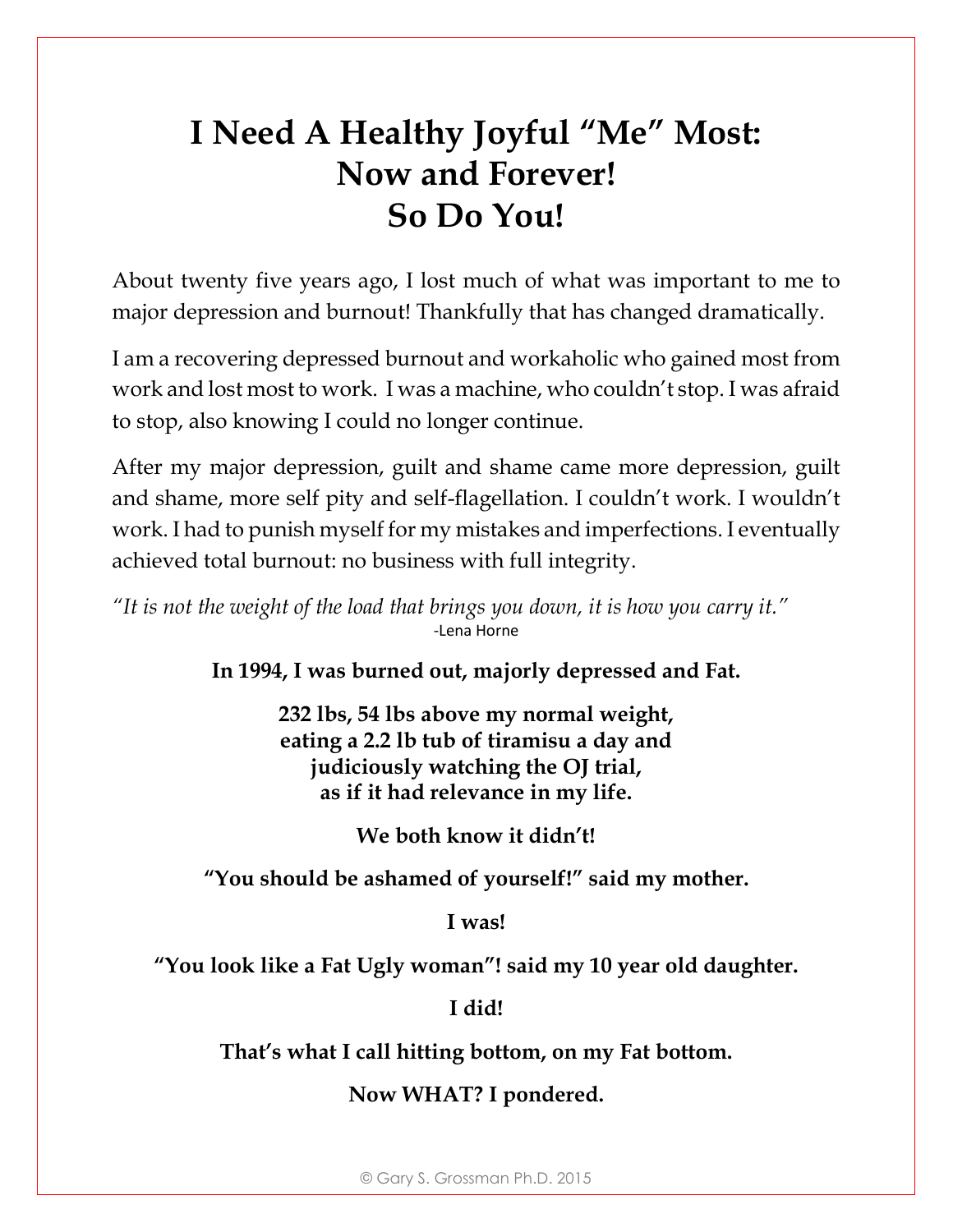### **I had some serious decisions to make.**

As long as I kept on feeling ashamed and looking for the answer **Why?**, I stayed ashamed and found more and more reasons to explain **Why?** and how I screwed up my life which were followed by excuses to stay screwed up because I was too depressed/ashamed to truly **DO** anything about **"It"!**

#### **"It":** the reasons **Why!**

And so the psychotherapy cycle continued. More **Why?** more shame, more depression, more antidepressants, more acceptance of **Why?** and more of the continuing cycle to more of the same.

I felt good being miserable. Owning shame requires depression, misery guilt and sadness, as the appetizer, the entrée and the dessert.

Recovery is denial; because if you get better, you must be in denial otherwise you would still be in depression, shame and sadness.

If this sounds crazy it is, **"B**u**T"** that is the trap of mental illness.

There is no way out of **Why?** 

There only is a way out of **Now WHAT!** 

**Not,** Now What???

Because Now What??? questions the legitimacy of the "depressed" and "ashamed's" rejecting both depression and shame and leaving them behind: leaving them behind to be the problems of those unforgiving unsupportive others and of the patient role and therapist who doesn't know how to or want to empower legitimate growth and change.

If this sounds like bitter grapes, it isn't. It can become your coaching pathway to the courage necessary for you to break the stranglehold of your lingering depressed beliefs, thoughts, feelings and behaviors.. You are no longer clinically depressed, it is just that you don't believe it or trust it yet!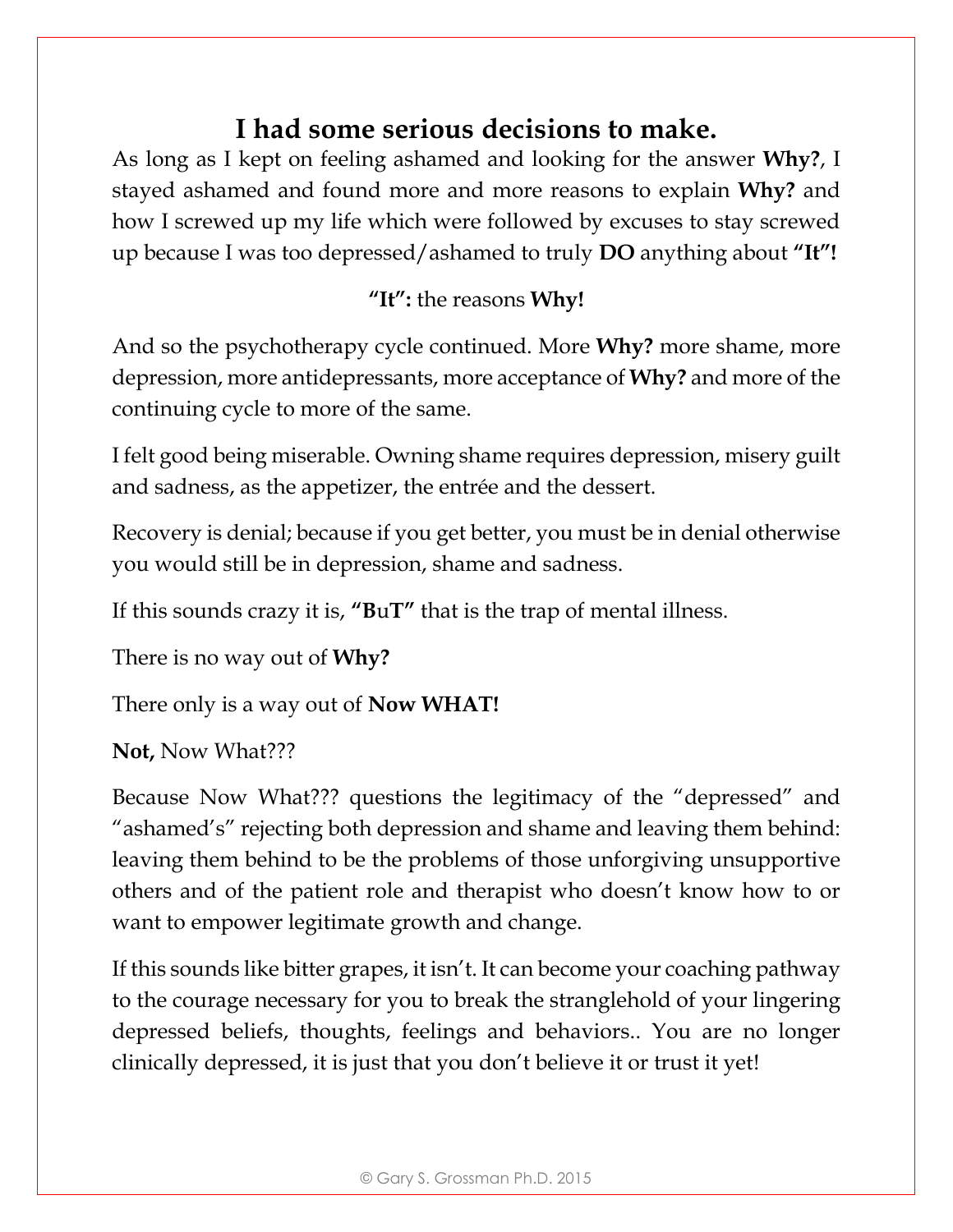Enough already: I **was** depressed, ashamed, and burned out. **I recovered.**

**You can recover too!** or not.

If you **DO**, good for you! If you don't, you're not forgiving yourself; you're acquiescing to lingering depression, shame and sadness by not moving on.

Guilt, shame and depression can be a self-inflicted prison.

Stop beating yourself up! Give yourself permission to accept that life is a process, a learning curve of opportunities to succeed.

You must learn to bypass emotional and intellectual reasons for **WHY?** you got depressed.

When you or others ask: **WHY?** 

Answer: **BECAUSE!!!** and then **DO Different DO**.

You want to change a lifetime of guilt, shame and depression, years of improper eating, drinking, not exercising or relieving stress with too little sleep, by looking for the a secret without accepting that changing the above is the secret.

Depression has many causes and many solutions, some simple, others more radical. Thankfully, you have many **CHOICES** available to you. Some lie inside you, others outside you.

# **My philosophy is simple. DO your part first!**

Since the problem is yours, it seems only reasonable that you hold yourself responsible to **DO** everything you can to succeed in addressing your depression and keeping it away forever.

Rather than blaming yourself, which is negative, how about truly finding out what solutions are available to you by looking towards what you can **DO,** first with the powers that truly lie inside of you.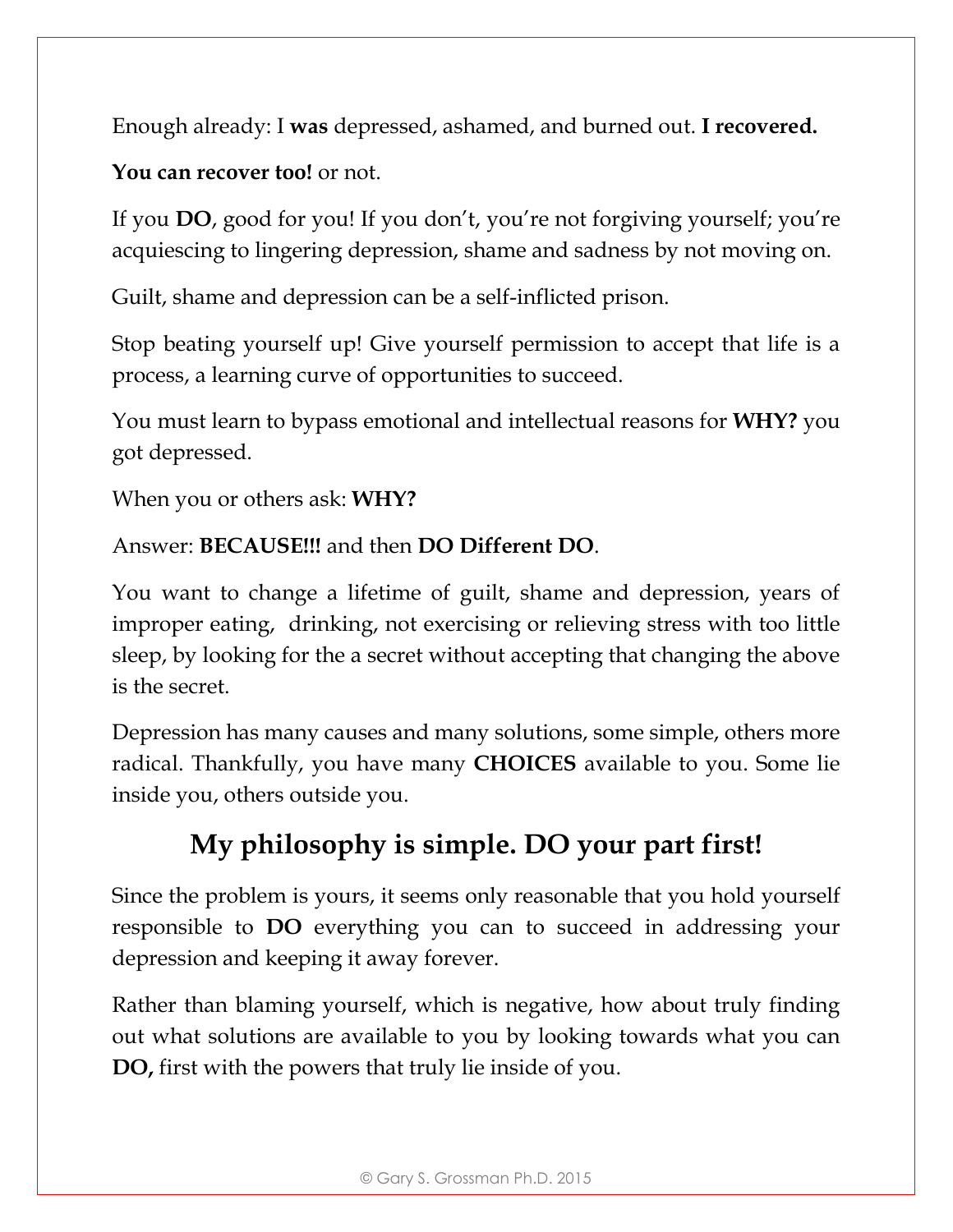Look towards the Power of **MINDSET,** Your **MINDSET!**

# **Either you control "It" or "It" controls you!**

As long as you believe that the solution lies outside of you instead of inside of you, you are giving away, in fact, cutting away, the power of your single greatest resource: **YOU!**

As soon as you believe that your brain, your attitudes, your beliefs, your ability to **DO** your part; i.e. your **MINDSET**, that most of the solution lies inside of you, you have the ability to harness and leverage these great resources.

As long as you believe that you are powerless to address your depression, you have empowered your greatest excuses, your "**B**u**T**"s and allowed your "**B**u**T**"s to control your brain.

*"BuT" I 've tried so hard and nothing works! (Believed, not necessarily true.)*

This is a powerful belief that short circuits other powerful options. It limits your power and your opportunities to succeed.

*"I have tried so hard AND have failed to find a solution that works for me, so far."* 

This is a powerful belief that the solution is available, that you just haven't found it yet.

**AHA,** maybe, you have empowered your Depressed "**B**u**T**" excuses and powerless beliefs instead of looking at your previous solutions which were good intentioned and flawed.

# **Cut your "B**u**T"s first.**

They require a change in **MINDSET** without the costly and dangerous ramifications of surgery. My job is to teach you that **MINDSET** and the behaviors necessary to implement that **MINDSET!**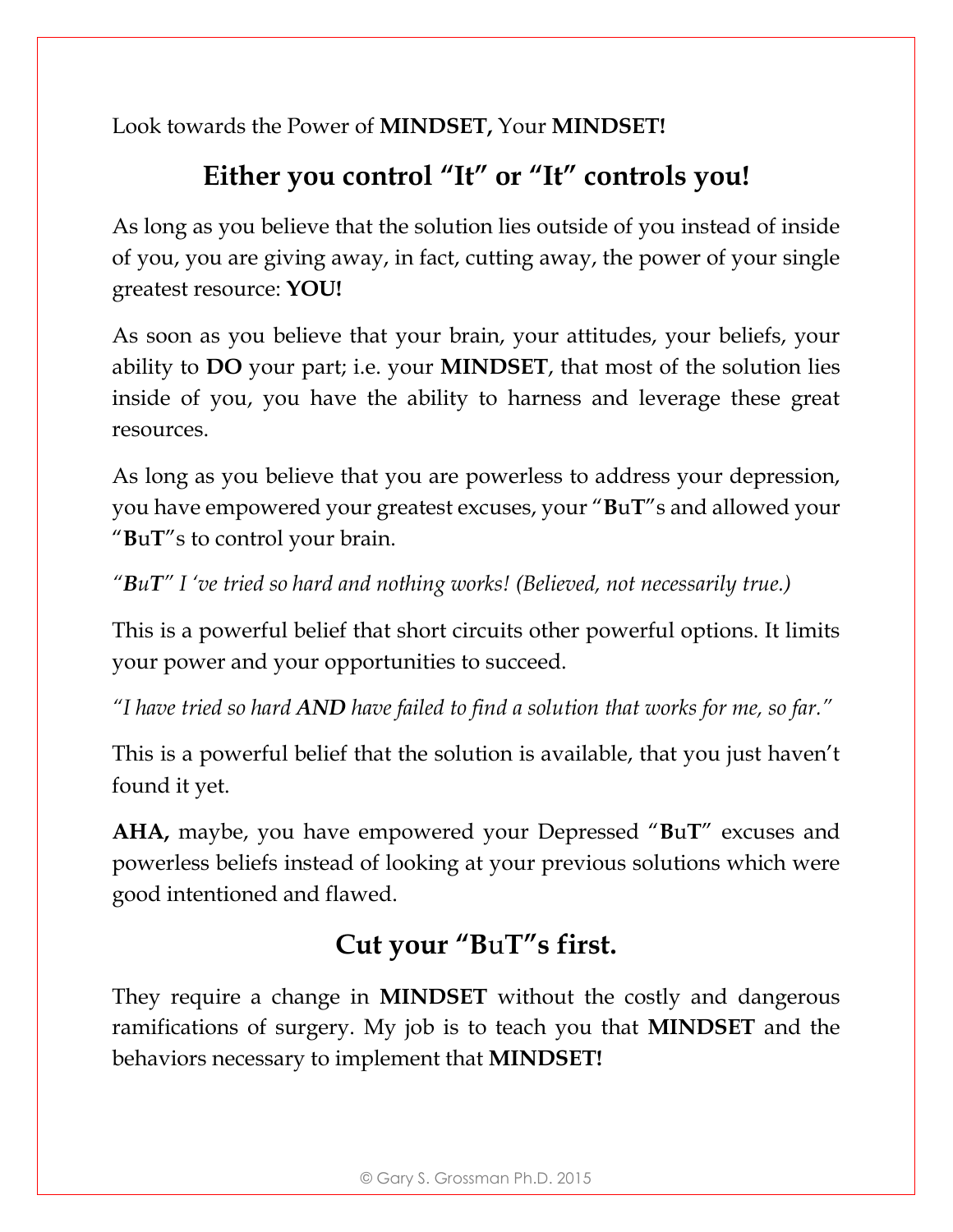Until your "**B**u**Ts**" are removed and your successful **MINDSET** is in place, you run the risk of having your faulty past **MINDSET** controlling your future beliefs, decisions and behaviors.

Check the research. Even **TMS** psychiatrists know and most will agree that unless you change your faulty mindset, your improper mindset will eventually offset the benefits of **TMS** and depression treatment and you will regress.

I grew up hearing a wise expression: "Mind over matter!" I reaffirm its wisdom.

"Mind over matter: If you don't mind, it doesn't matter." -Dr. I WannaWanna®

I believe it also means that the power of the mind is great as long as you clearly focus it on what it takes to succeed and you do the work necessary to succeed.

*"It is so important to remember that we have a disease, we are not our disease. We are sick people getting well, not bad people getting good." -*Anne Wilson Schaef

It is important to remember that we have/had depression, we are not our depression ….

*"When it lies in our power to do, it lies in our power not to do." -*Aristotle

**The CHOICE is Yours.** Do You WannaWanna address your depression? Or Not!"

*"In life there are only 2 things, results and reasons. Successful people have lots of results and unsuccessful people have* lots of reasons*." -*Keith J. Cunningham

*"Failure will never overtake me if my determination to succeed is strong enough." "I will persist until I succeed." "I will live each day as if it is my last." "Today I will be the master of my emotions."* – Og Mandino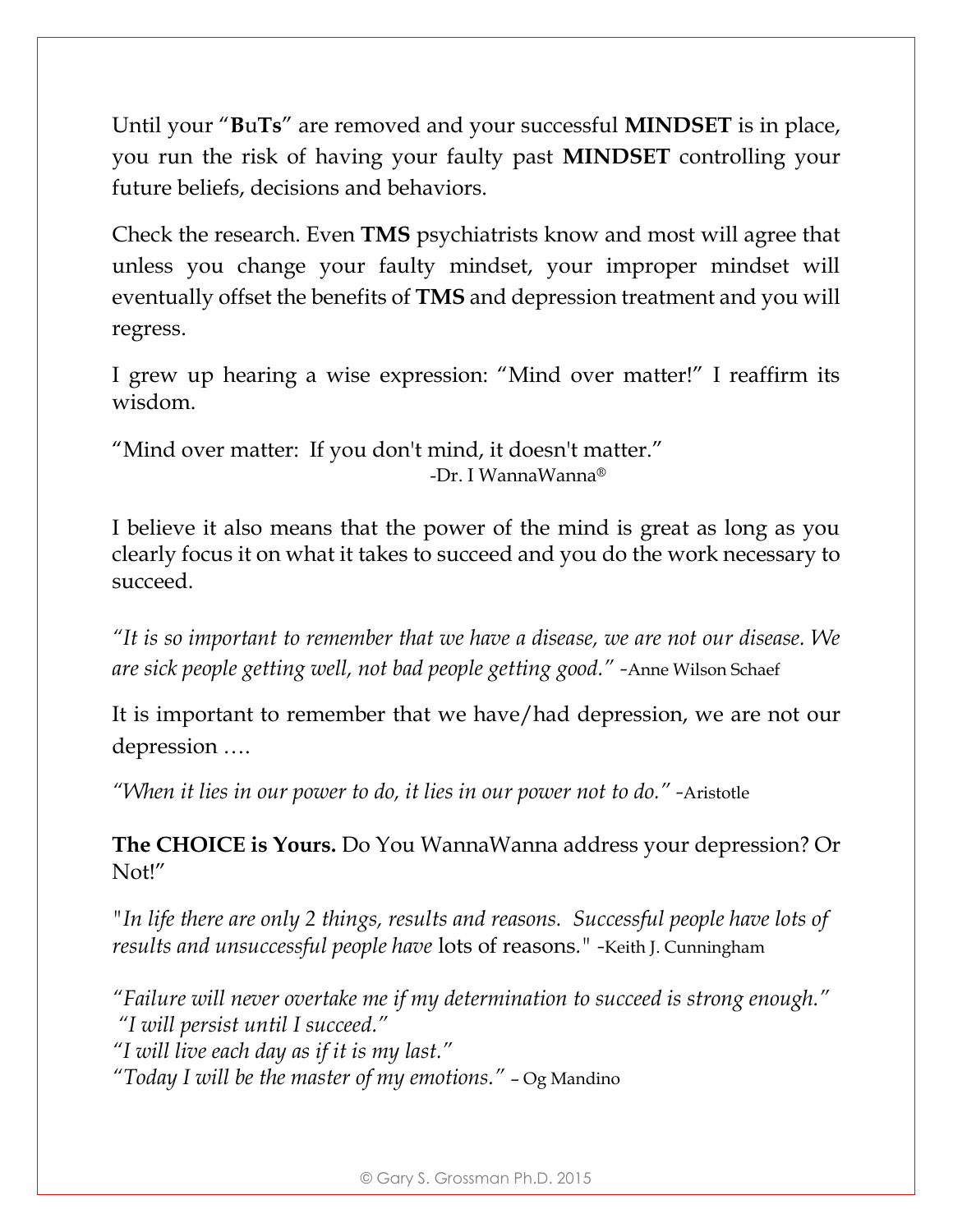In my opinion, depression, now in remission, can remain as the absence of positive **DO!**

Its cure: the replacement of negativism, non-**DO,** with positive **DO!**

Coaching, is positive action, the next step for persons recovering from depression, as soon as, all pervasive debilitating symptoms are in remission.

I help patients stop being depressed patients and into being clients in remission **ASAP.** 

I treat the opportunity to **DO New and Different Positive Active DO!** 

Only in the midst of your depression can you find the keys to unlock it.

Only in the safe acceptance of who you are, can you find the courage to find the positive wisdom of others.

I believe that depression, once experienced, is never forgotten. Said another way, depression, like herpes, can never be totally cured. It, however, can be treated to successfully remain in remission.

In my experience, both professional and personal, coaching is the most viable treatment available for learning to live your life, your way once your depression is in remission. It is also the most effective method of keeping your depression in remission.

Coaching is about teaching us **HEALHY,** about achievable **WELLNESS!**

*"Health is the state About which Medicine has nothing to say." -*W.H. Auden

Conventional Western medicine treats illness. Conventional Western psychiatry treats mental illness.

Both legitimately focus on repairing what's "wrong", what's dysfunctional, what is in need of repair. Coaching improves what already works.